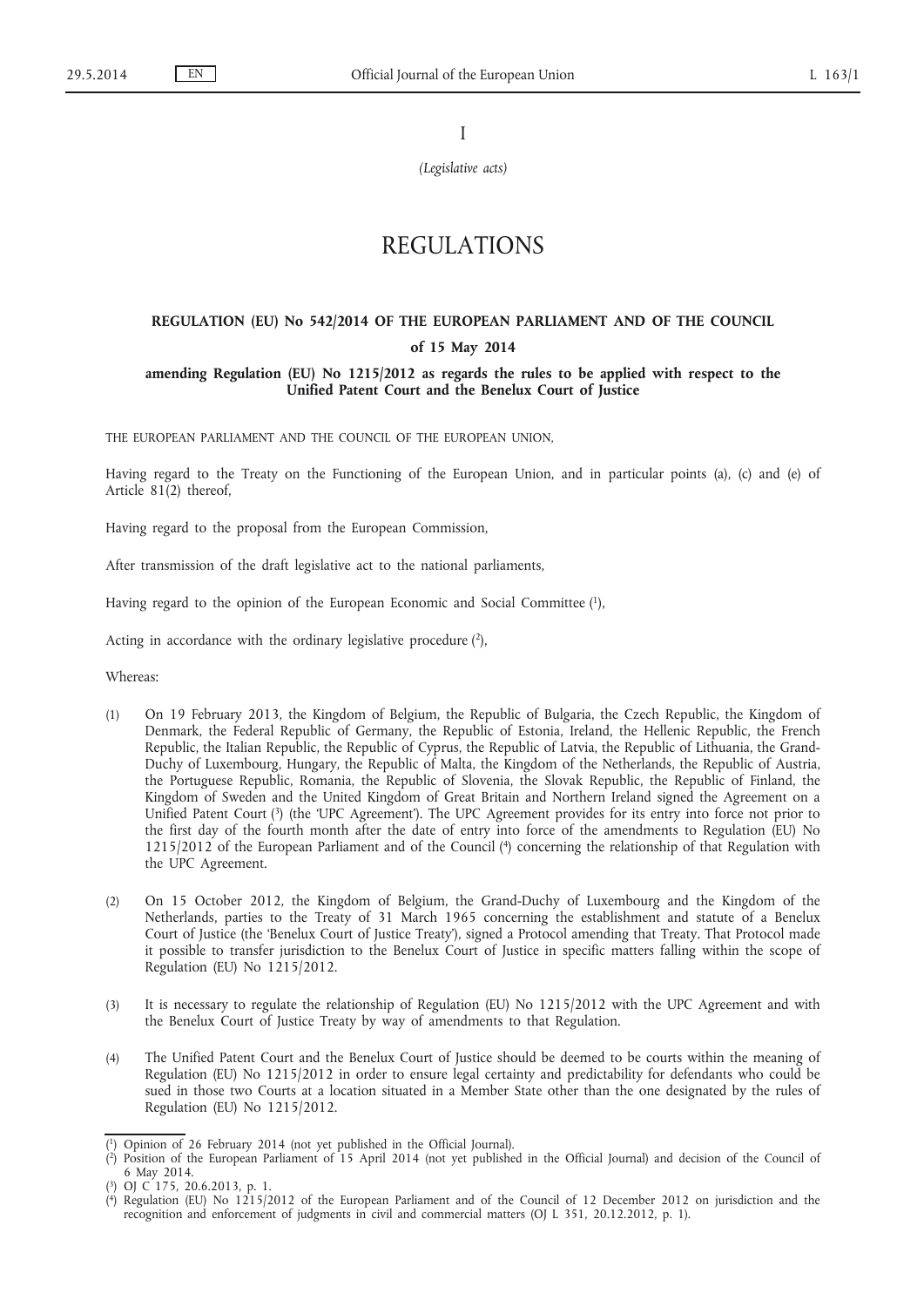- (5) The amendments to Regulation (EU) No 1215/2012 provided for in this Regulation with regard to the Unified Patent Court are intended to establish the international jurisdiction of that Court and do not affect the internal allocation of proceedings among the divisions of that Court nor the arrangements laid down in the UPC Agreement concerning the exercise of jurisdiction, including exclusive jurisdiction, during the transitional period provided for in that Agreement.
- (6) As courts common to several Member States, the Unified Patent Court and the Benelux Court of Justice cannot, unlike a court of one Member State, exercise jurisdiction on the basis of national law with respect to defendants not domiciled in a Member State. To allow those two Courts to exercise jurisdiction with respect to such defendants, the rules of Regulation (EU) No 1215/2012 should therefore, with regard to matters falling within the jurisdiction of, respectively, the Unified Patent Court and the Benelux Court of Justice, also apply to defendants domiciled in third States. The existing rules of jurisdiction of Regulation (EU) No 1215/2012 ensure a close connection between proceedings to which that Regulation applies and the territory of the Member States. It is therefore appropriate to extend those rules to proceedings against all defendants regardless of their domicile. When applying the rules of jurisdiction of Regulation (EU) No 1215/2012, the Unified Patent Court and the Benelux Court of Justice (hereinafter individually referred to as a 'common court') should apply only those rules which are appropriate for the subject-matter for which jurisdiction has been conferred on them.
- (7) A common court should be able to hear disputes involving defendants from third States on the basis of a subsidiary rule of jurisdiction in proceedings relating to an infringement of a European patent giving rise to damage both inside and outside the Union. Such subsidiary jurisdiction should be exercised where property belonging to the defendant is located in any Member State party to the instrument establishing the common court and the dispute in question has a sufficient connection with any such Member State, for example because the claimant is domiciled there or the evidence relating to the dispute is available there. In establishing its jurisdiction, the common court should have regard to the value of the property in question, which should not be insignificant and which should be such as to make it possible to enforce the judgment, at least in part, in the Member States parties to the instrument establishing the common court.
- (8) The rules of Regulation (EU) No 1215/2012 on lis pendens and related actions, aimed at preventing parallel proceedings and irreconcilable judgments, should apply when proceedings are brought in a common court and in a court of a Member State in which the UPC Agreement or, as the case may be, the Benelux Court of Justice Treaty does not apply.
- (9) The rules of Regulation (EU) No 1215/2012 on lis pendens and related actions should likewise apply where, during the transitional period provided for in the UPC Agreement, proceedings concerning certain types of disputes are brought in, on the one hand, the Unified Patent Court and, on the other hand, a national court of a Member State party to the UPC Agreement.
- (10) Judgments given by the Unified Patent Court or by the Benelux Court of Justice should be recognised and enforced in accordance with Regulation (EU) No 1215/2012 in a Member State not party to, as the case may be, the UPC Agreement or the Benelux Court of Justice Treaty.
- (11) Judgments given by the courts of a Member State not party to, as the case may be, the UPC Agreement or the Benelux Court of Justice Treaty should be recognised and enforced in another Member State in accordance with Regulation (EU) No 1215/2012.
- (12) Regulation (EU) No 1215/2012 should therefore be amended accordingly.
- (13) Since the objective of this Regulation cannot be sufficiently achieved by the Member States but can rather, by reason of its scale and effects, be better achieved at Union level, the Union may adopt measures, in accordance with the principle of subsidiarity as set out in Article 5 of the Treaty on European Union (TEU). In accordance with the principle of proportionality, as set out in that Article, this Regulation does not go beyond what is necessary in order to achieve that objective.
- (14) In accordance with Article 3 and Article 4a(1) of the Protocol (No 21) on the position of the United Kingdom and Ireland in respect of the area of freedom, security and justice, annexed to the TEU and to the Treaty on the Functioning of the European Union (TFEU), those Member States have notified their wish to take part in the adoption and application of this Regulation.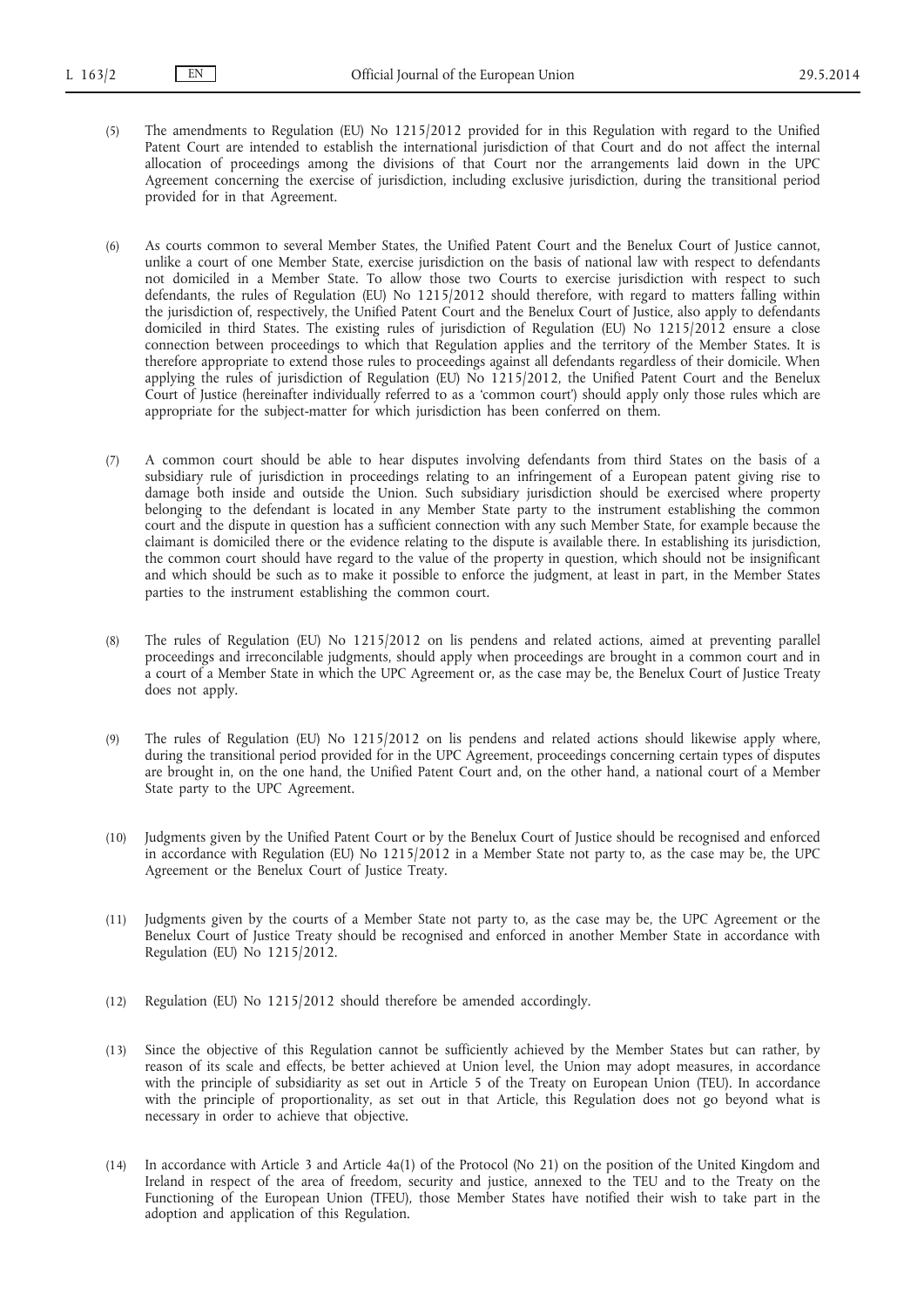(15) In accordance with Articles 1 and 2 of the Protocol (No 22) on the position of Denmark, annexed to the TEU and to the TFEU, Denmark is not taking part in the adoption of this Regulation and is not bound by it or subject to its application, without prejudice to the possibility for Denmark of applying the amendments to Regulation (EU) No 1215/2012 laid down in this Regulation pursuant to Article 3 of the Agreement of 19 October 2005 between the European Community and the Kingdom of Denmark on jurisdiction and the recognition and enforcement of judgments in civil and commercial matters  $(1)$ ,

HAVE ADOPTED THIS REGULATION:

#### *Article 1*

In Chapter VII of Regulation (EU) No 1215/2012, the following Articles are inserted:

#### *'Article 71a*

1. For the purposes of this Regulation, a court common to several Member States as specified in paragraph 2 (a 'common court') shall be deemed to be a court of a Member State when, pursuant to the instrument establishing it, such a common court exercises jurisdiction in matters falling within the scope of this Regulation.

- 2. For the purposes of this Regulation, each of the following courts shall be a common court:
- (a) the Unified Patent Court established by the Agreement on a Unified Patent Court signed on 19 February 2013 (the 'UPC Agreement'); and
- (b) the Benelux Court of Justice established by the Treaty of 31 March 1965 concerning the establishment and statute of a Benelux Court of Justice (the 'Benelux Court of Justice Treaty').

#### *Article 71b*

The jurisdiction of a common court shall be determined as follows:

- (1) a common court shall have jurisdiction where, under this Regulation, the courts of a Member State party to the instrument establishing the common court would have jurisdiction in a matter governed by that instrument;
- (2) where the defendant is not domiciled in a Member State, and this Regulation does not otherwise confer jurisdiction over him, Chapter II shall apply as appropriate regardless of the defendant's domicile.

Application may be made to a common court for provisional, including protective, measures even if the courts of a third State have jurisdiction as to the substance of the matter;

(3) where a common court has jurisdiction over a defendant under point 2 in a dispute relating to an infringement of a European patent giving rise to damage within the Union, that court may also exercise jurisdiction in relation to damage arising outside the Union from such an infringement.

Such jurisdiction may only be established if property belonging to the defendant is located in any Member State party to the instrument establishing the common court and the dispute has a sufficient connection with any such Member State.

## *Article 71c*

1. Articles 29 to 32 shall apply where proceedings are brought in a common court and in a court of a Member State not party to the instrument establishing the common court.

2. Articles 29 to 32 shall apply where, during the transitional period referred to in Article 83 of the UPC Agreement, proceedings are brought in the Unified Patent Court and in a court of a Member State party to the UPC Agreement.

#### *Article 71d*

This Regulation shall apply to the recognition and enforcement of:

(a) judgments given by a common court which are to be recognised and enforced in a Member State not party to the instrument establishing the common court; and

<sup>(</sup> 1) OJ L 299, 16.11.2005, p. 62.